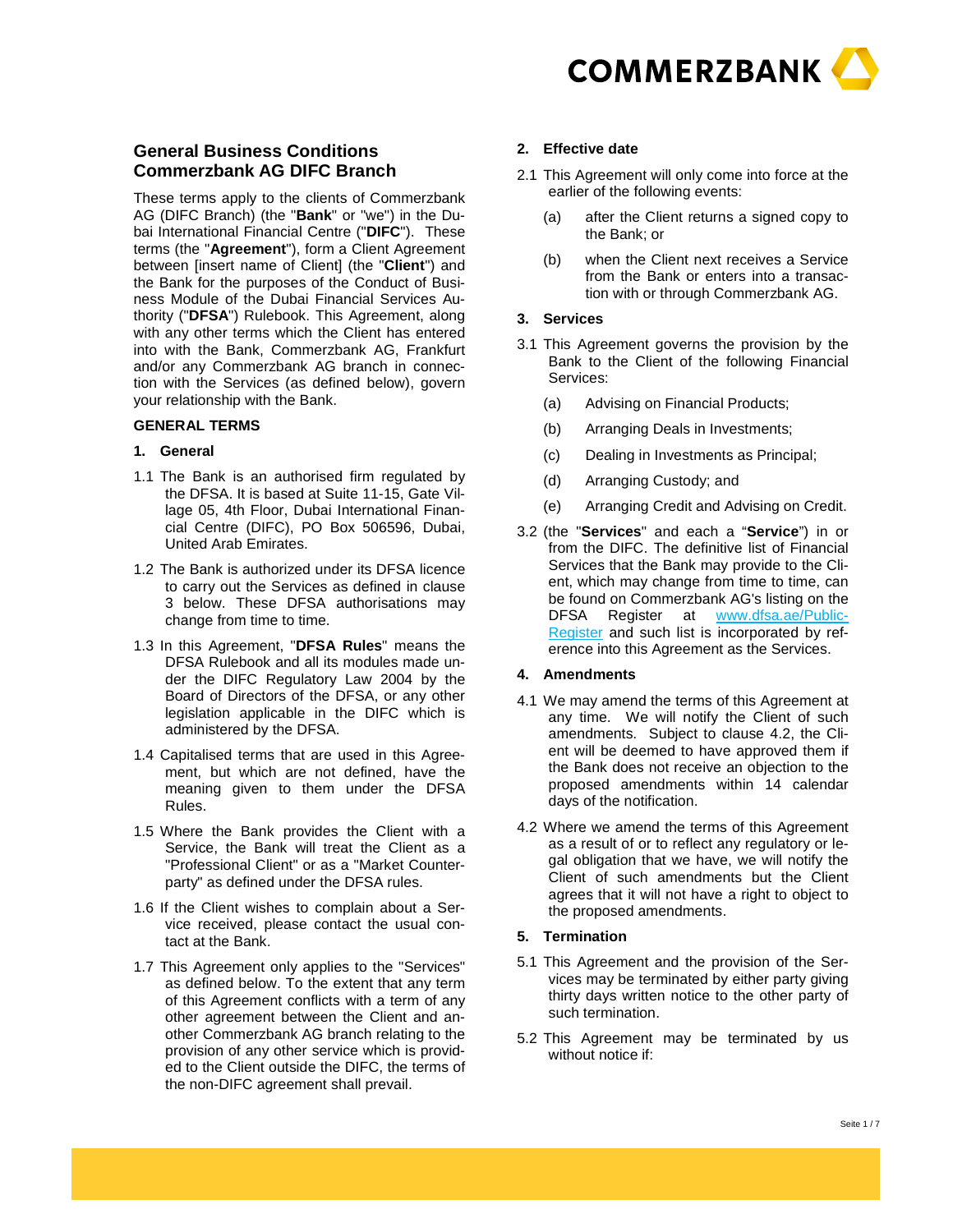

- (a) the Client's agreement with Commerzbank AG, Frankfurt and/or any Commerzbank AG branch terminates; or
- (b) if we reasonably suspect that the Client:
	- (i) is or may be in breach of any relevant anti-money laundering laws or obligations which apply to it in any jurisdiction; or
	- (ii) has or may have committed a fraud or a significant crime in any jurisdiction.
- 5.3 The Bank may terminate this Agreement if you elect to be treated as a Retail Client, or no longer meet the criteria to be classified as a Professional Client, and you fail to rectify your Client Classification within [90] days of your election as a Retail Client or of the Bank notifying you that it considers that you are or may be a Retail Client.
- 5.4 Notice of termination of this Agreement shall not affect the rights obtained and duties incurred prior to the effective date of such termination.

## **6. Fees and charges**

6.1 Details of the fees and charges payable to the Bank in connection with the Services are set out in Schedule 1, or may be set out in writing in a separate agreement.

## **7. Client classification**

- 7.1 DFSA Rules require us to classify you as either a Retail or Professional Client or as a Market Counterparty. This is to ensure that you receive an appropriate level of regulatory protection. We have classified you in accordance with the DFSA Rules as a [Professional Client or Market Counterparty]. The Client is responsible for notifying us without delay of any change that could affect its classification.
- 7.2 If we have classified you as a Professional Client or a Market Counterparty, the Client acknowledges and agrees that, when dealing with the Bank, it will not be afforded the retail customer protections and compensation rights that may generally be available to a Retail Client in the DIFC or other jurisdictions.
- 7.3 If we have classified you as a Professional Client, the Client has a right under DFSA Rules to elect to be classified as a Retail Client. If you wish to exercise your right to elect to be classified as a Retail Client, you must notify the Bank in writing before this Agreement comes into force under clause [2]. How-

ever, as the Bank only deals with Professional Clients (including Market Counterparties), to the extent that you make such a request, we will not be able to continue to provide the Services to you and accordingly upon receipt by the Bank of any such request this Agreement will be terminated under clause 5.3.

7.4 If we have classified you as a Market Counterparty, and you wish to be classified as a Professional Client or a Retail Client, you must notify the Bank prior to the coming into force of this Agreement under clause [2]. If you wish to be classified as a Retail Client, we will not be able to continue to provide the Services to you and accordingly upon receipt by the Bank of any such request this Agreement will be terminated under clause 5.3.

## **8. Confidentiality**

- 8.1 Subject to clause 8.2, the parties shall not disclose information of a confidential nature acquired under this Agreement (including all information relating to the Client and any of the Client's investments and/or transactions with the Bank) other than information which they may be entitled or bound to disclose by law or which is requested by regulatory authorities, or which is disclosed to their advisers where reasonably necessary for the performance of their professional services.
- 8.2 Subject to the Bank's obligations under relevant data protection laws, the Client agrees that the Bank may disclose any information referred to in paragraph 8.1 to:
	- (a) an "Affiliate" (in this Agreement "**Affiliate**" means Commerzbank AG, any branches or subsidiaries of Commerzbank AG, or any related or affiliated corporations within the Commerzbank Group) and that the Affiliate may disclose to the Bank any information about the Client which they hold;
	- (b) any broker, agent, custodian, market exchange, clearing house, trade repository, self-regulatory organisation or other person in connection with any product or service provided by the Bank to the Client or any transaction entered into between the Client and the Bank;
	- (c) any of the Bank's professional advisers and any other person providing services to it;
	- (d) any nation or government, any state or political subdivision thereof or any entity,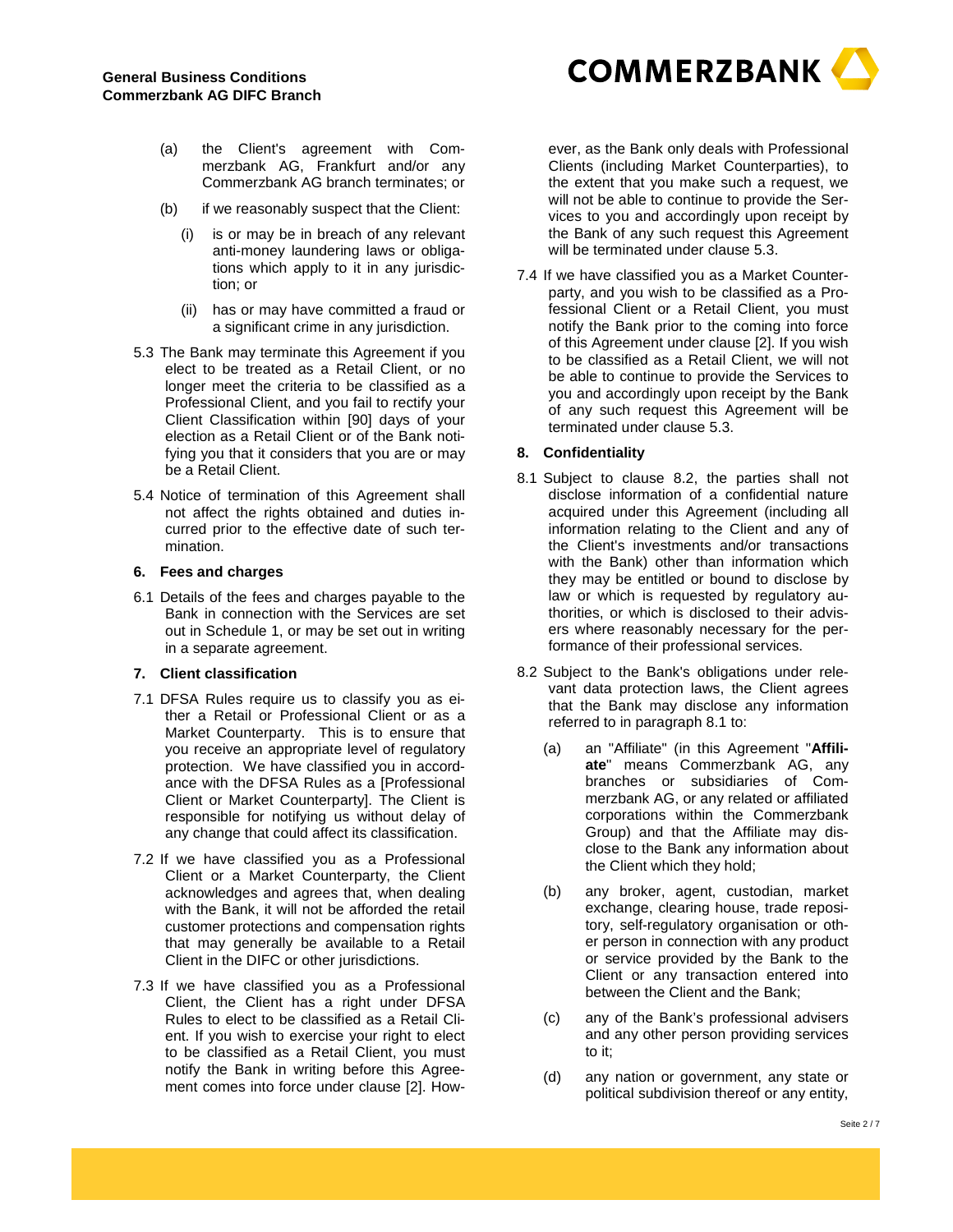

authority or agency exercising executive, judicial, regulatory, or administrative functions;

- (e) any prospective assignee, transferee or other beneficiary of the Bank in respect of any of its rights and obligations; and
- (f) any person who is a surety or who has given security for the Client's liabilities and obligations to the Bank.

#### **9. Handling Client instructions and availability of the services**

- 9.1 The Client acknowledges that where we will receive instructions or orders from the Client as an intermediary for execution by an Affiliate the receipt of an instruction or order by us will in no way prejudice our right, or the right of the executing Affiliate, to reject such instruction or order on the basis that it is not signed correctly, does not correspond with the rules and regulations of the relevant exchanges, exceeds any applicable credit balance or in any other way is in breach of the terms of your agreement with the executing Affiliate.
- 9.2 We are under no obligation to pass on instructions or orders by the same medium as they were received.
- 9.3 Certain countries have local securities and/or banking regulations that may prohibit the Client from using some or all of our Services. Some of the Services may no longer be available if the Client's status or country of residence changes.

## **10. Scope of our advice and suitability**

- 10.1 To the extent that the Client notifies the Bank of its specific risk appetite, investment objectives and/or financial situation, the Bank will consider the suitability of Investments or Credit Facilities for the Client when giving advice or making a recommendation on a transaction. Otherwise, the Bank will not take into consideration the suitability of an Investment or Credit Facility when advising the Client. All decisions whether to invest in, hold or dispose of any asset or investment or incur any liabilities are the Client's decisions and we will only arrange transactions as the Client instructs. The Client can choose to invest against our advice and has the right to decline to follow our advice.
- 10.2 The Bank may provide the Client with advice from time to time but we are under no obligation to provide proactive advice or advise the

Client on any specific investment or credit facility. In addition, we have no on-going obligation to advise the Client on or monitor any investments that the Client intends to purchase, or review the advice we have provided to it to ensure its ongoing suitability for its circumstances, or the credit-worthiness of any lender. Where we agree to advise the Client, our advice may be subject to legal and regulatory restrictions.

- 10.3 The Bank is not responsible for the impact of any taxes, for example, capital gains tax, income tax, inheritance tax or other taxes when recommending specific transactions. As a consequence, transactions we recommend may result in a tax liability for the Client. The Client has sole responsibility for management of its tax and legal affairs including making any applicable filings and payments and complying with legal and regulatory requirements that it is subject to. The Bank will not provide the Client with tax or legal advice. The Bank recommends that the Client obtains independent tax and legal advice tailored to its circumstances.
- 10.4 Once the Bank has given the Client advice, it is not responsible for the subsequent performance of the relevant investments or a transaction made on the basis of that advice or recommendation.

## **11. Limitation of liability**

- 11.1 In performing our obligations under this Agreement, we are not liable to the Client for any losses, costs, expenses, damages or liabilities (together, "**Losses**") unless directly caused by our gross negligence, wilful misconduct or fraud.
- 11.2 The Client further acknowledges and agrees that, except as set out in Clause 11.1 above, we will not be responsible for any Losses suffered by it as a result of:
	- (a) any advice or recommendation given under this section (including, without limitation, any adverse tax consequence);
	- (b) the receipt and passing on of any instructions or orders in respect of any investment (including, without limitation, losses arising from delays, losses, errors, mutilation, duplication or similar occurrences in the transmission or transportation of instructions or orders); or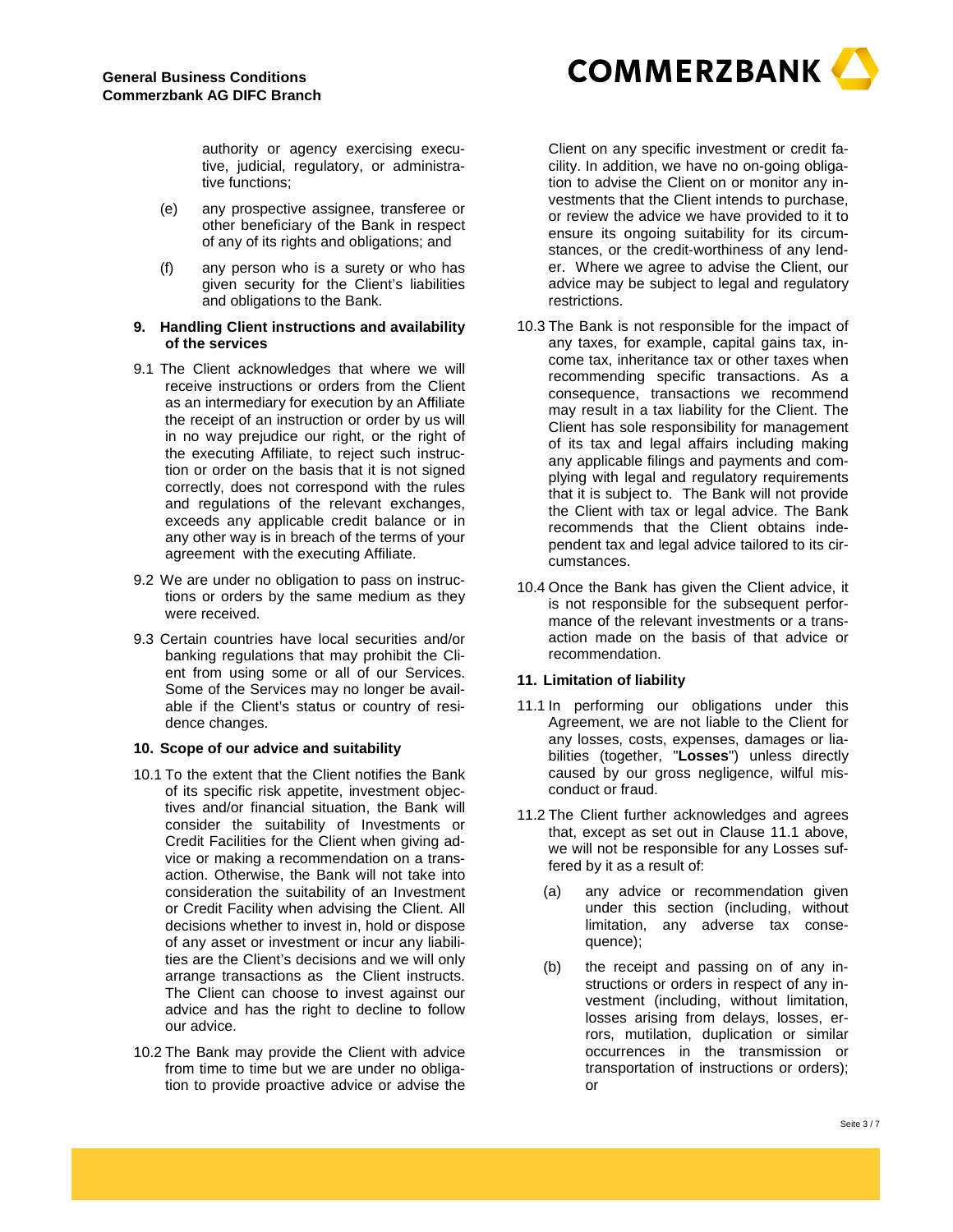

- (c) our:
	- (i) acting in good faith in respect of an instruction or order given or purported to be given by the Client;
	- (ii) not investigating an instruction or order which we believe to be genuine but which is not;
	- (iii) not following an instruction or order where we reasonably believe that if it was followed it would be in breach of a relevant law, regulation or rule;
	- (iv) not passing on or giving effect to an instruction or order prior to its actual receipt;
	- (v) giving effect to an instruction or order which is revoked after giving rise to binding rights or obligations; or
	- (vi) being unable to execute an instruction or order as a result of force majeure, riot, war or natural events or due to any other occurrences for which the Bank is not responsible (e.g. strike, lock-out, traffic hold-ups, administrative acts of domestic or foreign public authorities).
- 11.3 Nothing in this section nor any advice or recommendation given to the Client by us nor the acceptance of any instructions or orders to undertake investments on Client's behalf will give rise to any fiduciary or equitable duties on our part which would require us to accept responsibilities more extensive than those set out in this section or applicable law or regulation.
- 11.4 Nothing in this Agreement will exclude or limit any duty or liability:
	- (a) we may have to the Client under applicable regulatory requirements; or
	- (b) that applicable law does not allow to be excluded or limited.

#### **12. Assignment**

- 12.1 The obligations under this Agreement bind you and your respective successors, permitted assigns and personal representatives as applicable.
- 12.2 You may not novate or assign any of your rights and/or obligations under this Agreement without our prior written consent.

12.3 You agree that the Bank may assign its rights and obligations under this Agreement to an Affiliate or to another regulated entity by giving you notice which shall specify a date on which the assignment will become effective.

## **13. Force majeure**

- 13.1 Force Majeure means any event which arises from or is attributable to acts, events, omissions or accidents beyond the reasonable control of either party. These include: governmental actions; change of legislation or banking and securities regulation; orders from a governmental, supranational or regulatory body; strikes or other industrial disputes; act of terrorism or of God, fire, flood, storm, war, riots; failure in communications and information technology not attributable to a party's failure; and the failure of any relevant exchange, clearing house, settlement system or broker for any reason to perform its obligations.
- 13.2 Neither party shall be liable to the other if an event of Force Majeure causes either party to fail, or delays, the performance of that party's obligations under this Agreement. Such delay or failure shall not be considered a breach of this Agreement.

## **14. Contact and notice**

- 14.1 Any communication or notice to be made under or in connection with this Agreement shall be made in writing and, unless otherwise stated, may be made by email, fax or letter using the parties' usual contact details provided by the parties to each other. Any notice given under or in connection with this Agreement must be in English.
- 14.2 In proving service or delivery of a relevant notice to you under this Agreement, it shall be sufficient for the Bank to prove that it was correctly addressed and was posted, delivered or transmitted to the address last notified by you to the Bank.

## **15. Security of communications**

(a) There is no guarantee that all means of communication between the parties will be secure, virus free or successfully delivered. The Bank is not liable to the Client, and the Client accepts responsibility if, due to circumstances beyond the Bank's reasonable control, communications are intercepted, delayed, corrupted, not received or received by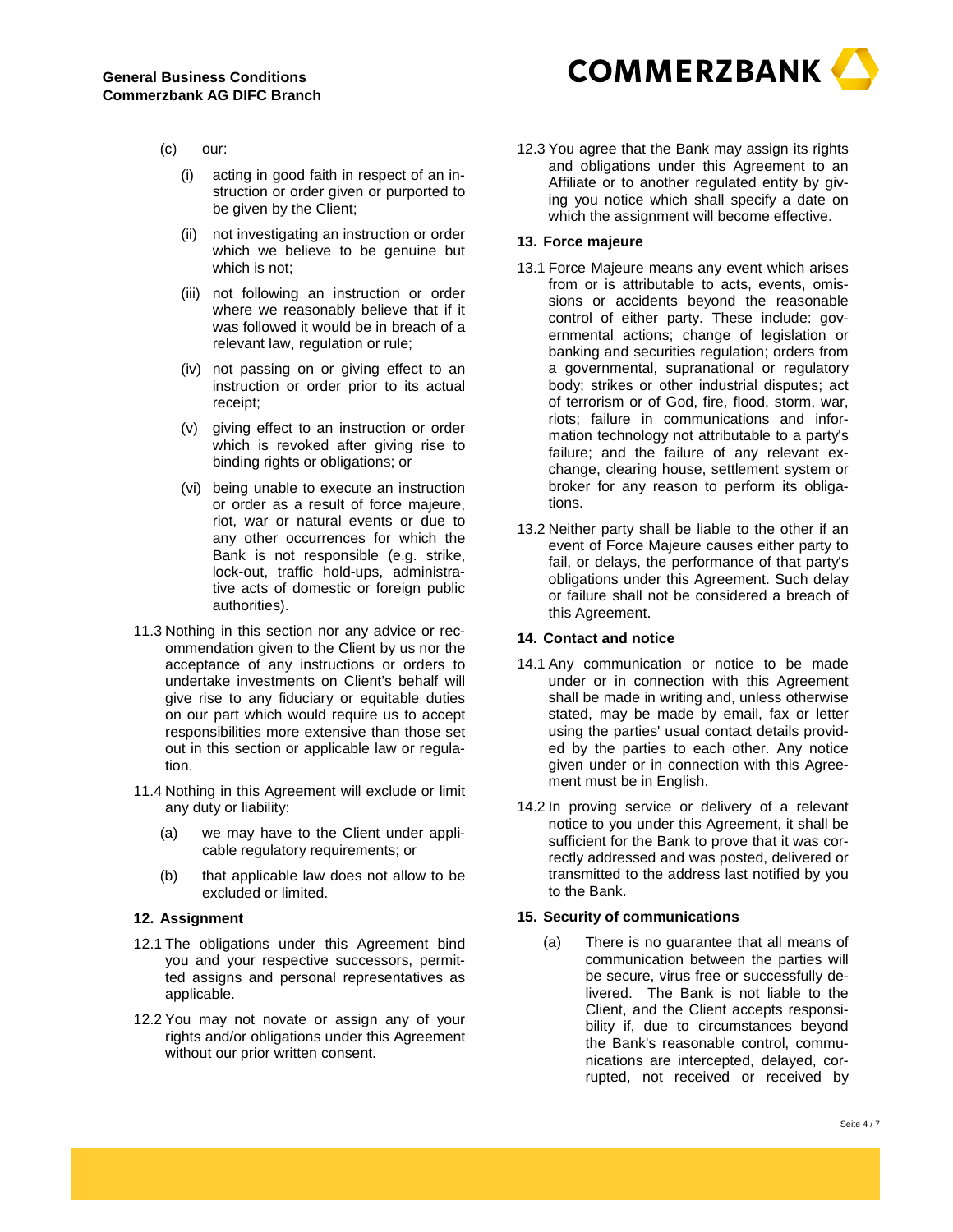**COMMERZBANK** 

someone else. If the Bank thinks this has happened, it will try to contact you.

#### **16. Rights of third parties**

16.1 A person who is not a party to this Agreement (other than a successor in title or permitted assignee) has no right under Part 10 of the DIFC Contract Law (DIFC Law No.6 of 2004) to enforce any term of this Agreement but this does not affect any right or remedy of a third party which exists or is available apart from that Law.

#### **17. Waiver**

- 17.1 In the event that any party fails, or delays, to exercise a right under this Agreement, that party may still exercise that right later.
- 17.2 Any waiver or any right shall be in writing and limited to the specific circumstances.

#### **18. Severability**

18.1 Each provision of this Agreement is severable and if any provision is or becomes illegal, invalid or unenforceable in any jurisdiction, that provision is severed only in that particular jurisdiction. All other provisions shall continue to have effect.

#### **19. Survival upon termination**

19.1 Clauses 8, 11, 20 to 25 shall survive any termination by the Bank or an Affiliate of the provision of any Services to you or the closure of your accounts.

#### **20. Applicable law and place of jurisdiction**

- 20.1 The provision of Services to the Client by the Bank under this Agreement and/or in connection with this Agreement will be governed by and construed in accordance with the laws of the DIFC.
- 20.2 In the event that a dispute, controversy, difference or claim arises between the Bank and the Client out of and/or in connection with this Agreement, (including any question regarding its existence, validity, interpretation, performance or termination or relating to any noncontractual or other obligation arising out of or in connection with this Agreement) or the consequences of its nullity (a "**Dispute**"), both parties agree to enter into good faith negotiations in order to settle the Dispute by either party serving a notice briefly outlining the nature of the dispute ("**Dispute Notice**") to the other party by email or at their usual place of business. In the event that such good faith

negotiations fail to resolve or settle the Dispute within ninety (90) days of the Dispute Notice, the parties agree that either party may commence proceedings in the DIFC Court, which shall include the Small Claims Tribunal (subject to the monetary jurisdiction of the Small Claims Tribunal).

- 20.3 Subject to 20.4, the exclusive place of jurisdiction for any disputes arising out of and/or in connection with this Agreement will be the courts of the DIFC.
- 20.4 We reserve the right to take legal action against the Client before the courts of the country in which the Client is resident or before the courts of Germany or England and Wales. This Clause 20.4 is for the sole benefit of the Bank.

## **DATA PROTECTION**

## **21. Introduction**

21.1 The Bank and Affiliates provide the Client with financial services from time to time. As part of our relationship with the Client, we collect information about individuals connected to the Client ("**Personal Data**"). Such individuals may include employees, directors, beneficial owners or agents ("**Data Subjects**"). For the purposes of the DIFC Data Protection Law 2007, the Bank is a Data Controller.

#### **22. Processing information we hold**

22.1 By entering into this Agreement, the Client gives positive consent for the Bank to collect, use, transfer, store, disclose to third parties or otherwise process ("process") Personal Data, including Sensitive Personal Data within the meaning given to the term in the DIFC Data Protection Law 2007. We may hold Personal Data at our head office or at any Affiliate at a location outside of the DIFC.

## **23. The purpose of processing information**

23.1 We may process Personal Data for the purposes of our relationship with the Client, any outsourcing agreement, adherence to both our internal policy and external legal and regulatory obligations, compliance with our anti money laundering requirements, compliance with applicable legal or regulatory requirements including with present or future contractual or other commitments with local or foreign regulatory or law enforcement authorities, whether that information concerns the Client and relevant Data Subjects collectively, and whether obtained from you or from third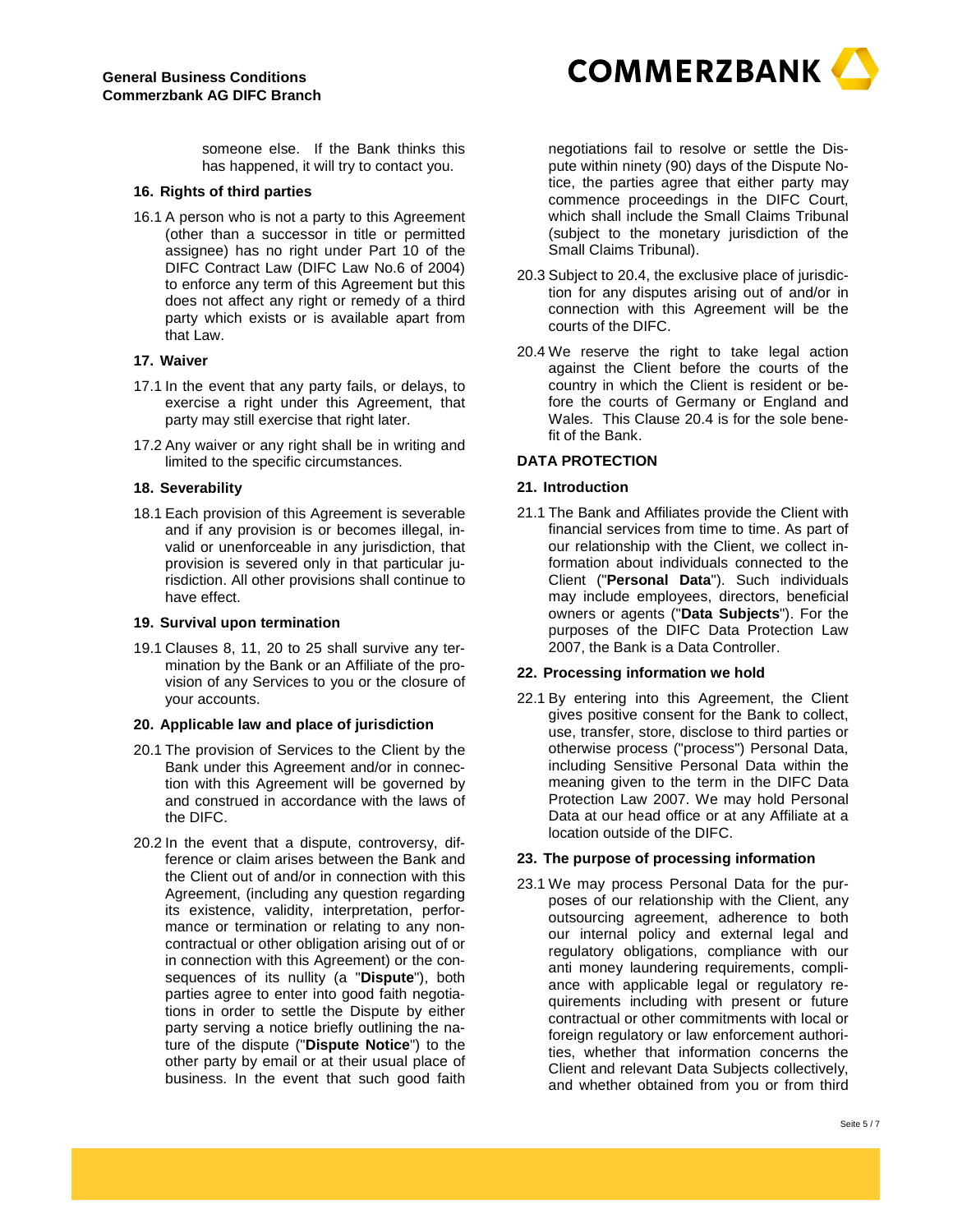

parties, including credit reference and fraud prevention agencies.

23.2 We may also wish to use the Personal Data for our legitimate marketing purposes and the Client consents to our disclosing the Personal Data for these purposes and to us using the Personal Data to contact the relevant Data Subjects about our products and services.

#### **24. Transfer of information to third parties**

- 24.1 We may transfer Personal Data to third parties located anywhere in the world, for example and without limitation, for outsourcing purposes, to facilitate the execution of the Client's requests, to provide services to the Client, to manage the Client's relationship with us or otherwise for the reasons, and in accordance with the privacy procedures set out on our website www.commerzbank.com. This is provided that we are satisfied that:
	- (a) an adequate level of protection for the Client's Personal Data is ensured by laws and regulations in the recipient jurisdiction; or
	- (b) adequate safeguards have been put in place by us to ensure the security of the Personal Data.
- 24.2 We will transmit Personal Data as described in this notice by means of mail, facsimile, phone, electronic means or otherwise. Electronic means includes email and the use of our own and third party networks.

## **25. Other matters**

- 25.1 The Client agrees that we may record telephone discussions (including instructions or orders) with the Client or any third parties including the Client's representatives. Such recordings will be kept by, and be our sole property. Such recordings may be made available to regulatory authorities, if requested, and may be used by us in any legal dispute.
- 25.2 The Client, or any Data Subject on whom we hold Personal Data, may:
	- (a) ask for a copy of the Personal Data we hold about the Data Subject by writing to us;
	- (b) ask us to rectify any Personal Data that we hold; and
	- (c) object at any time on reasonable grounds relating to his or her particular

situation to the processing of Personal Data relating to him or her.

- 25.3 By entering into this Agreement, the Client gives positive consent for the Bank to obtain, store and process Personal Data as described in the preceding paragraphs. The Client agrees that, where necessary, it has obtained any appropriate consents from Data Subjects, in connection with the above-described categories of processing, before providing us with Personal Data and that the Bank is not responsible or accountable for the consequences of any occasion where such consent has not been obtained by the Client.
- 25.4 It is also a term of this Agreement that any Personal Data supplied by the Bank to the Client about employees of the Bank and / or any third parties may only be used for the express purposes for which that information is provided to you and that the Client will always give us the right to object to the transfer of any Personal Data that we have provided to the Client before the Client discloses it or otherwise transfers it to a third party or outside of the UAE.